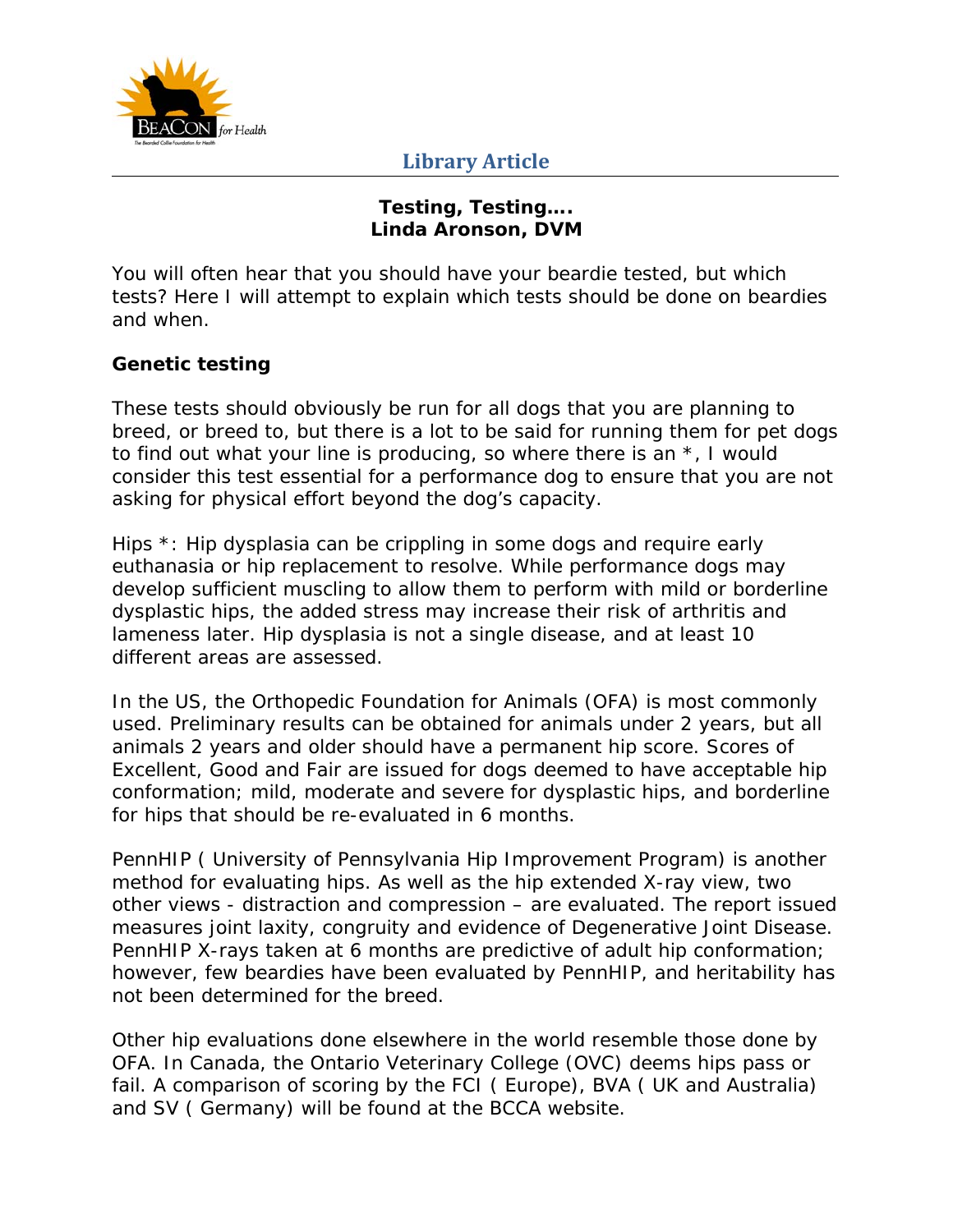

Note: Bitches should not be evaluated when they are in season or within 10 weeks of their season.

Elbows \* Elbow dysplasia is even more devastating for performance dogs than hip dysplasia. Because there is limited musculature the body cannot compensate for poor structure. Elbows are assessed by OFA. X-rays should be taken in sedated dogs to ensure that the elbow is fully flexed as, unlike with hip evaluation, poor positioning (incomplete flexion of the joint due to muscular resistance from the dog) will be mistaken for dysplasia by the radiologist. Elbows are rated normal, or Grade I, II or III dysplastic. Elbow dysplasia, like hip dysplasia, is a blanket term and covers three distinct disease processes – ununited anconeal process, osteochondrosis and fragmented medial coronoid process –the last being the most common.

Eyes: In the United States, the Canine Eye Registration Foundation (CERF) compiles data gathered by board certified veterinary ophthalmologists. Even if you do not choose to apply for a CERF certificate for your dog, or your dog fails the CERF test, the data collected will be submitted to CERF. Heritable eye problems can occur later in life, and it is recommended that dog's eyes be tested annually until age 7 or as long as the dog is being used for breeding. Cataracts of various kinds and retinal dysplasia are the most common problems in beardies.

Thyroid \*: Healthy thyroid levels are essential for normal functioning of all body tissues including the mind. Behavioral problems are often the first indication there are thyroid problems. Autoimmune thyroiditis is also predictive for other autoimmune diseases developing. Like eye diseases, thyroid problems can occur at any age, and testing annually or bi-annually for the life of the dog is recommended. A simple Total T4 test will not give sufficient information about your dog's thyroid health. Two-thirds of the thyroid will be afunctional before TT4 falls below most lab's normal. The OFA thyroid test measures free T4 by equilibrium dialysis, canine thyroid stimulating hormone and thyroglobulin autoantibodies. Also acceptable is a thyroid panel including Total T4 and T3 levels, free T4 and T3 levels, and levels of T4 and T3 autoantibodies. For reproductively active dogs, performance dogs and especially young dogs, the first 4 levels should be in the upper 75% of lab normals.

Von Willebrand's Factor: Von Willebrand's disease is a bleeding disorder which has occurred in the breed. It is only necessary to test the von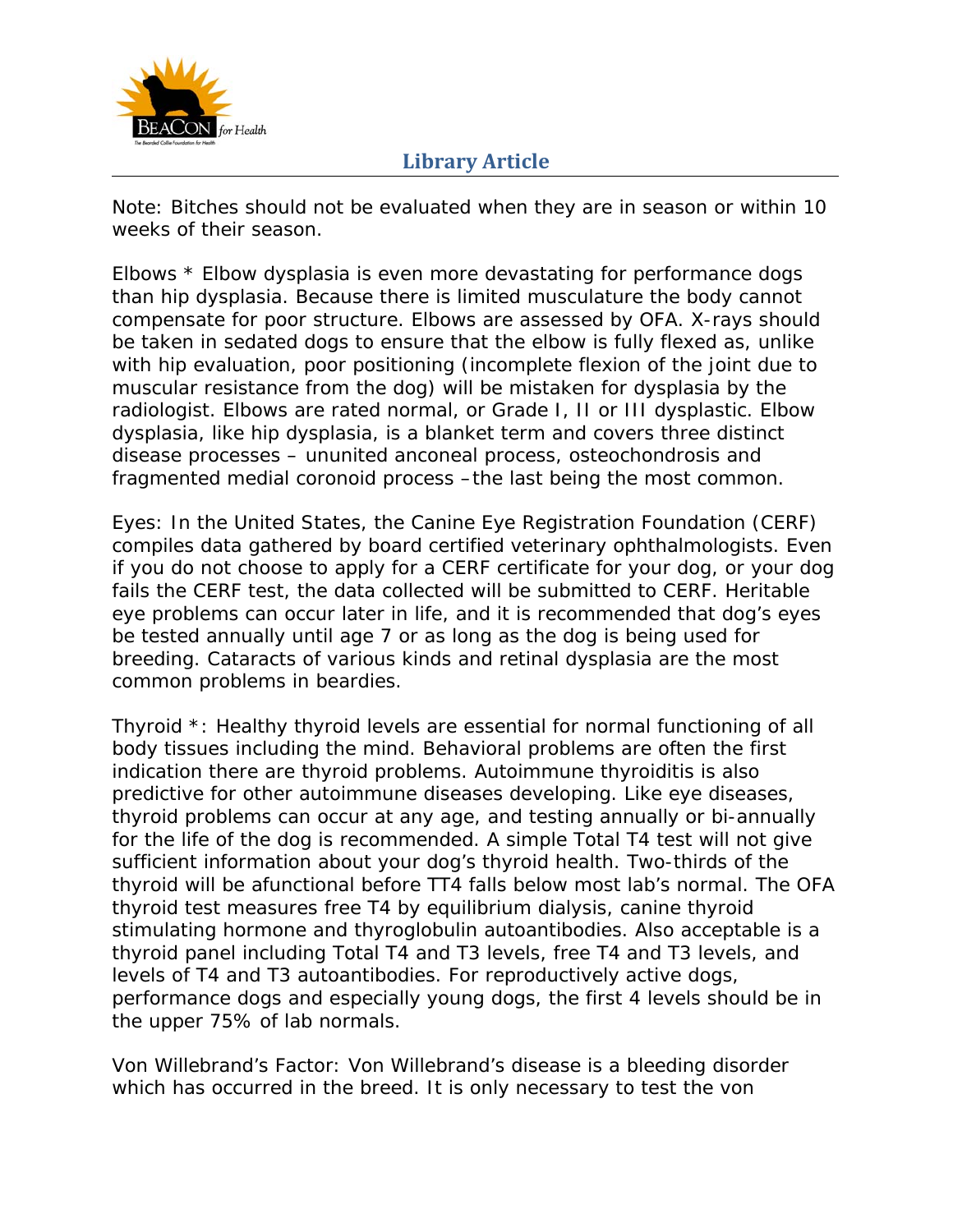

Willebrand's factor once. This information is especially useful if your dog ever has surgery, and some beardies have bled to death on the operating table.

Before Breeding: Brucellosis tests should be run on bitches several weeks prior to breeding and on stud dogs at least twice a year. Fortunately, this disease is rare in most of the United States, but it causes infertility, abortions, as well as arthritis, disc disease, fever, hind limb weakness, lethargy and swelling of the lymph nodes. Once a dog has brucellosis it is infected for life and can pass the disease to other dogs.

### **Wellness testing**

Taking your beardie to the vet once a year is no longer about getting vaccines, it is about thoroughly checking him out for other problems. As Beardies age - they do this at different rates, but I would say by the time most Beardies reach age 12 or 13 - wellness visits should increase to twice a year. Let your vet know of any changes in energy, mental ability, behavior, vision, hearing, eating, drinking, peeing and pooping that you have seen since the previous visit. Obviously, if these changes are sudden or severe you will take your beardie to the veterinarian immediately.

CBC, biochemistry profile, urinalysis: The big three give you so much information about your dog's health. The Complete Blood Count measures red and white blood cell and platelet numbers, looks for abnormal types of blood cells, parasites, etc. The biochemistry profile looks at the health of kidneys, liver, pancreas and muscle. It also looks at electrolyte levels, glucose, protein, fats and acid-base levels. The urinalysis tells you a whole lot more about kidney function as well as the general health of the animal. Baseline values for these from a healthy animal can also help your vet evaluate the meaning of values when your dog is sick.

Other tests: These will be more regional, and include testing for heartworm, infection with the local tick borne diseases, etc. A fecal exam is usually part of the wellness check. Be sure to bring enough, and ask how the sample will be examined. Centrifugation is best. However, because eggs are not always shed, or there are too few intestinal parasites, infestation may be missed. You may also choose to titer your beardie for protection against a variety of diseases for which vaccines are available; to make sure he is well-protected still. Of course, if your beardie isn't well, or something shows up on the